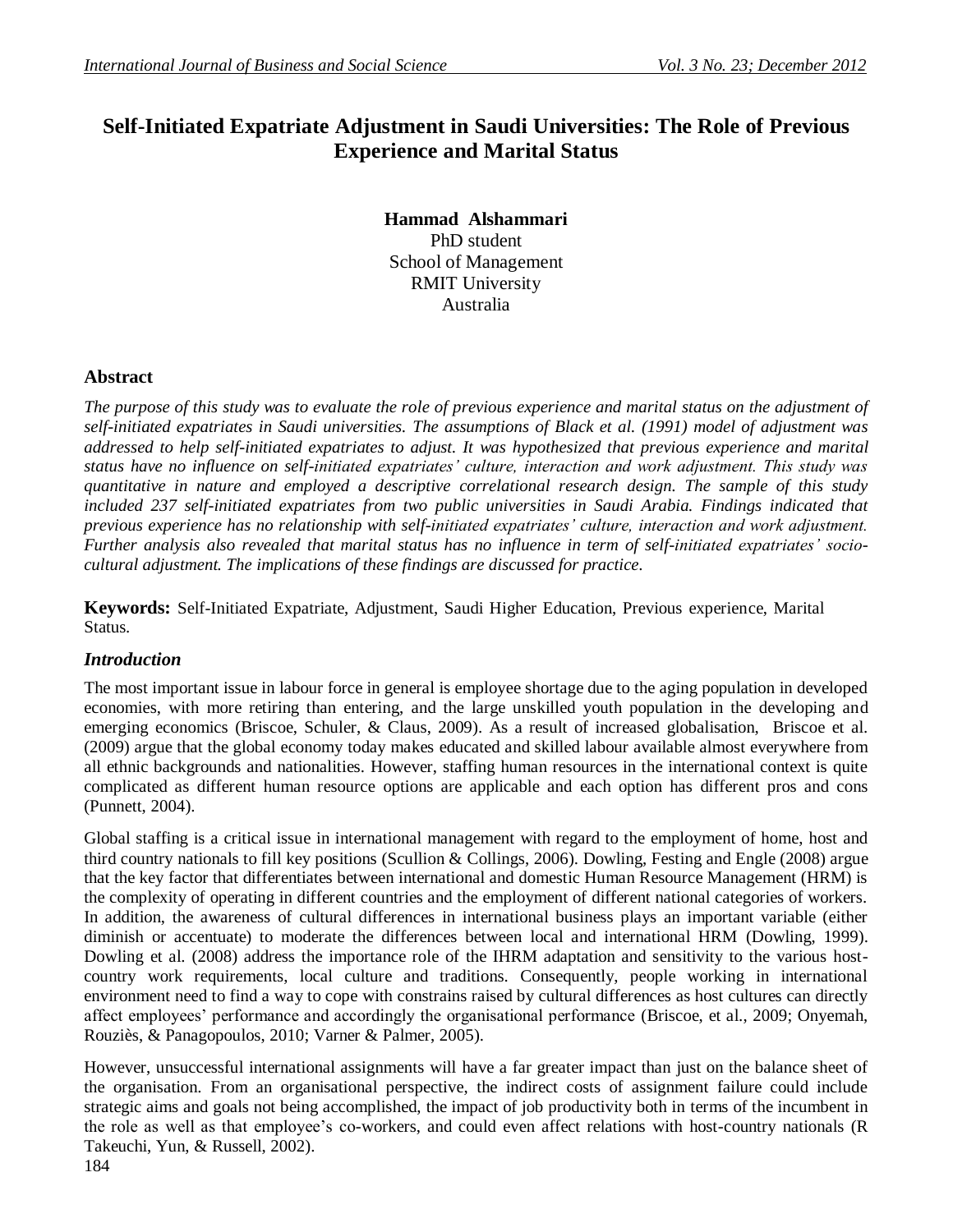From the employee's perspective, the costs can be enormous: negative psychological impact not only on the employee but also potentially on the spouse and family, lowered self-esteem as well as negative consequences for the future career of the employee [\(J S Black, Gregersen, Mendenhall, & Stroh, 1999\)](#page-9-3).

Therefore, the noticeably increase of business globalisation has led to a focus on expatriate adjustment over the past decade [\(Bhaskar-Shrinivas, Harrison, Shaffer, & Luk, 2005;](#page-8-0) [Hechanova, Beehr, & Christiansen, 2003;](#page-9-4) [Riki](#page-10-5)  [Takeuchi, 2010\)](#page-10-5). Thus, the overwhelming majority of the studies have focused on the organisational expatriation which refers to employee assigned by their parent companies to a host country [\(J Selmer & Lauring, 2010\)](#page-10-6). However, there is a gap in the empirical literature on how self-initiated expatriates adjust themselves in the new host environment as well as human managerial issues facing organisations [\(Inkson, Arthur, Pringle, & Barry,](#page-9-5)  [1997;](#page-9-5) [Jokinen, Brewster, & Suutari, 2008;](#page-9-6) [Suutari & Brewster, 2000\)](#page-10-7).

self-initiated expatriates refer to someone who chose to leave (their) homeland to live or work in another country, usually for a long period of time [\(Vance, 2005\)](#page-10-8). According to Peltokorpi & Froese [\(2009\)](#page-10-9) , recent findings suggest that better adjustment to life in host countries is made by self-initiated expatriates than those assigned by their employers. Suutari and Brewster [\(2000\)](#page-10-7) found in their research involving 400 Finnish Engineers on overseas assignments that the self-select expatriates were keenly interested in internationalism and wanted to escape from the poor employment situation in their home country. Their study suggested that the percentage count (33%) of expatriates deciding to work abroad was much larger than had previously been thought. This means that the increasing number of self-select expatriates was fostered by the global economy and that individual self-interest in personal career development is a primary reason why individuals accept a foreign assignment [\(Vance, 2005\)](#page-10-8).

The growing number of self-initiated expatriates is one of the opportunities that global organisations seeking to fill in international positions and to enlarge candidate application at a low expenses in comparing with traditional expatriation [\(J Selmer & Lauring, 2010\)](#page-10-6). However, there is a gap in the empirical literature on how self-initiated expatriates adjust themselves in the new host environment as well as human managerial issues facing organisations [\(Inkson, et al., 1997;](#page-9-5) [Jokinen, et al., 2008;](#page-9-6) [Suutari & Brewster, 2000\)](#page-10-7). Therefore, Hu and Xia [\(2010\)](#page-9-7) and Selmer and Lauring [\(2010\)](#page-10-6) address the need for studies within this to expand the current investigations as well as extend its scopes.

#### **Literature Review**

The most important issue in the labour force in general is employee shortage as aging population in developed economics, with more retiring than entering, and the large unskilled youth population in the developing and emerging economics [\(Briscoe, et al., 2009\)](#page-9-0). As a result of an increased globalisation, Briscoe et al. [\(2009\)](#page-9-0) argue that global economy today makes educated and skilled labour available almost everywhere from all ethnic backgrounds and nationalities. However, staffing human resources in the international context is quite complicated as different human resource options are applicable and each option has different pros and cons [\(Punnett, 2004\)](#page-10-0).

The orientation of international staffing generally refers to the early work of Howard Perlmutte [\(1969\)](#page-10-10) when he introduces a classification of multinationals. Originally, he identifies three approaches to the staffing of multinational companies namely: Ethnocentric where organisation is primarily home-country oriented, Polycentric where organisation is staffed by host country nationals and Geocentric where best person is the requirement for filling position regardless of nationalities. In a later work, regiocentric approach is classified as a fourth approach by Heenan and Perlmutte [\(1979\)](#page-9-8) where organisation been conceptualised on a regional bases and the selection criteria is based on best in the region.

Global staffing is a critical issue in international management with regard to the employment of home, host and third country nationals to fill key positions [\(Scullion & Collings, 2006\)](#page-10-1). For example, there is a considerable growth in human resource mobility as a result of rapid globalisation and international competition [\(J S Black,](#page-9-9)  [Marrison, & Gregersen, 2000\)](#page-9-9). Major differences between domestic and international staffing are link first to predispositions by organisations in regard to holding key positions and second host governments constrains which can limit hiring opportunities for right people [\(Dowling, et al., 2008\)](#page-9-1). Torbiörn [\(1997\)](#page-10-11) consider staffing in the international environment is more complex with relation to nature of complexity of operation in different countries and different national workers.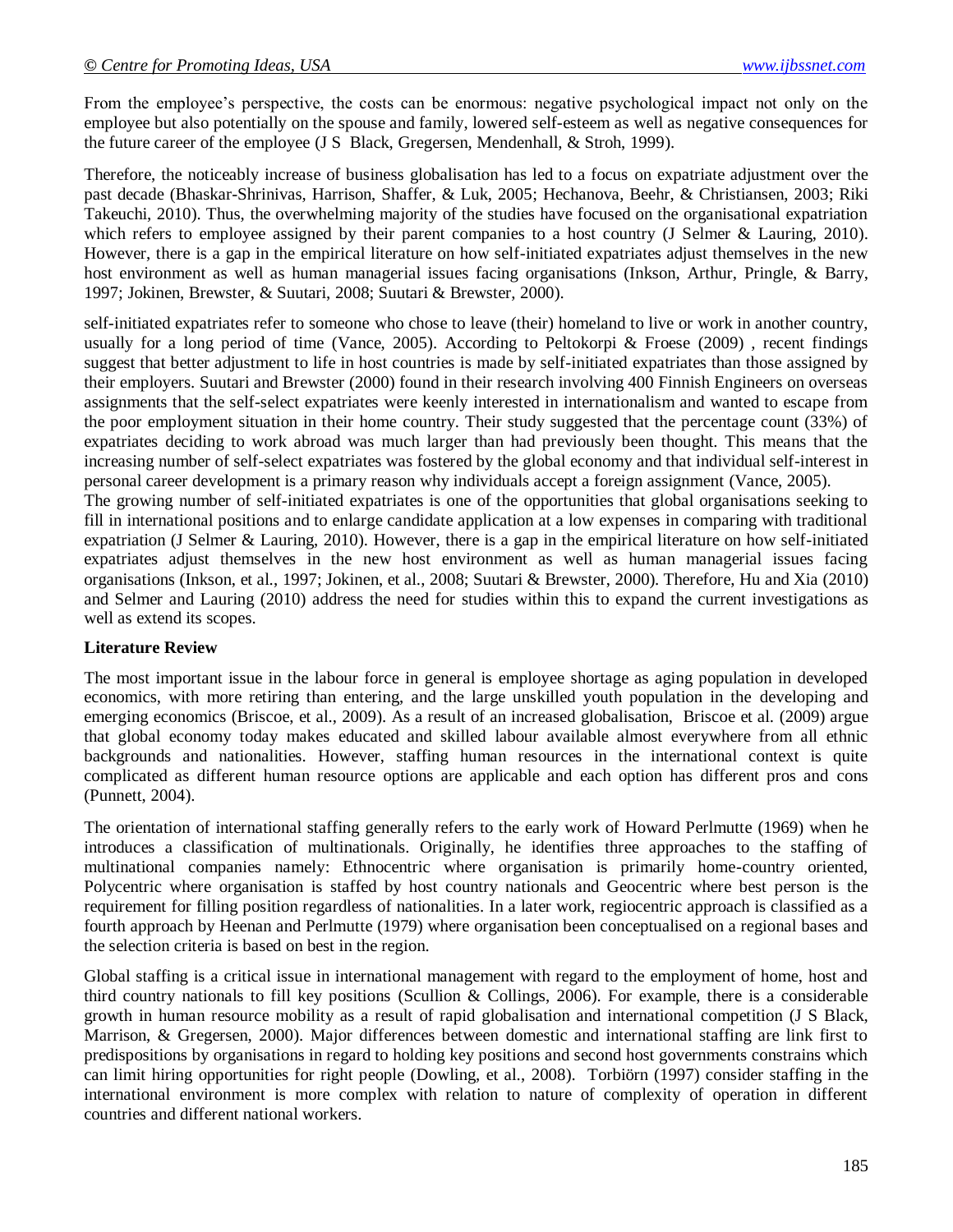In addition, the International context of human resource management is more complex, where management development, staffing, compensation activities, and performance evaluation are complicated by differences between legal systems, cultures, and economic systems within various labor markets [\(Chitakornkijsil, 2010\)](#page-9-10). Thus, the awareness of cultural differences in international business plays an important variable (either diminish or accentuate) to moderate the differences between local and international HRM [\(Dowling, 1999\)](#page-9-2). For better understanding of how global organisations might balance this complexity of global and local human resource activities, host-country culture becomes an important element in this regard [\(Dowling, et al., 2008\)](#page-9-1). Dowling et al. [\(2008\)](#page-9-1) address the importance role of the IHRM adaptation and sensitivity to the various host-country work requirements, local culture and traditions.

Nationals" variations in values, beliefs, behaviour are essential patterns for international business activities, performance management of multinational employee and human resource functions [\(Briscoe, et al., 2009\)](#page-9-0). In order to be more effective in both business and social situations, people working in international environment need to find a way to cope with constrains raised by cultural differences [\(Briscoe, et al., 2009\)](#page-9-0) as host culture can directly affect employees' performance [\(Onyemah, et al., 2010;](#page-10-2) [Varner & Palmer, 2005\)](#page-10-3). Similarly, host culture shape and design payment systems, the importance of distributive justice, the importance of centralisation and hierarchies structures, the role of manager-subordinate on effective management performance and job mobility [\(Edwards & Rees, 2006\)](#page-9-11).

Katrinli and Penbek [\(2010\)](#page-9-12) address the importance of host-country culture sensitivity on expatriate performance. They conduct a study on 62 academic expatriates form Turkey and USA to find out whether perceived creativity is positively affected by the level of intercultural sensitivity. The results present that academic expatriates with high intercultural sensitivity perceived themselves more creative than the ones with low intercultural sensitivity.

Many researchers address that the expatriation failure rate is quite high, that impact organizations enormous direct and indirect costs [\(Bhaskar-Shrinivas, Harrison, Shaffer, & Luk, 2004;](#page-8-1) [J. S Black, Mendenhall, & Oddou, 1991;](#page-9-13) [Harvey & Wiese, 1998\)](#page-9-14) despite the importance of international experiences both for the organizations and individuals. The high failure, which are defined by terminating the international assignment prematurely, is account to poor job performance and/or personal problems [\(Forster, 1997\)](#page-9-15). The failure to adjust to foreign environment has been cited as one of the most important reasons for unsuccessful expatriation [\(M A Shaffer &](#page-10-12)  [Harrison, 1998\)](#page-10-12). Hechanova et al. [\(2003\)](#page-9-4) address that unsuccessful international assignments affect in direct way the ability of the organisation to attract and retain qualified candidates. On the side of the individuals, the cost of the failure can impact enormously not only on negative expatriate psychology perspective but also on spouse and family, poor self-esteem as well as the negative attitude toward future experience [\(J S Black, et al., 1999\)](#page-9-3).

The literature have indicated that if expatriates do not adjust well to the host culture, they might depart prematurely [\(J. Black & Stephens, 1989;](#page-8-2) [J. S Black, et al., 1991;](#page-9-13) [R Takeuchi, et al., 2002\)](#page-10-4). The term expatriate adjustment is synonymous with acculturation, cross-cultural adjustment and international adjustment which refers to expatriate psychological comfort and familiarity with different foreign environmental aspects [\(J S Black,](#page-8-3)  [1988\)](#page-8-3). Takeuchi et al. [\(2005\)](#page-10-13) expand the description as the degree of ease or difficulty that expatriate have with life or work issues in a hostile country. As a time-related process, expatriate adjustment related to the process of uncertainty reduction and change through the feeling of harmonisation and comfortable with the new culture [\(J S](#page-9-16)  [Black & Mendenhall, 1991;](#page-9-16) [I Torbiörn, 1982\)](#page-10-14).

Expatriate who are open to the hostile culture can be culturally adjusted and able to add new behaviours, norms and rules to the foundation provided by home cultures [\(Church, 1982\)](#page-9-17). On other hand, maladjusted expatriates tend to have anxiety toward the host culture and may even believe that host people are plotting and making life worse to them [\(Richards, 1996\)](#page-10-15). Expatriates who have a limited adjustment to the host culture are able to gain negative work-related consequences as the case of lower job satisfaction and job performance [\(Naumann, 1993\)](#page-10-16).

Early models by different researchers has explored the procedures of expatriate adjustment and been developed over to clarify the steps of acculturation. One of the popular models is the U-Curve of cross-cultural adjustment model which is based on the work of Lysgaard"s [\(1955\)](#page-9-18). The U-Curve model consists of four phases to describe the process of the cross-cultural adjustment process of expatriate employees or sojourners within a host culture [\(J](#page-9-19)  [S Black & Mendenhall, 1990;](#page-9-19) [Lysgaard, 1955\)](#page-9-18). The first phase is called honeymoon once the individual has arrived in a foreign culture [\(Gullahorn & Gullahorn, 1962\)](#page-9-20) which happens during the first weeks up to two months when attraction of all the new and interesting aspects of the culture is characterised [\(Adler, 1986\)](#page-8-4).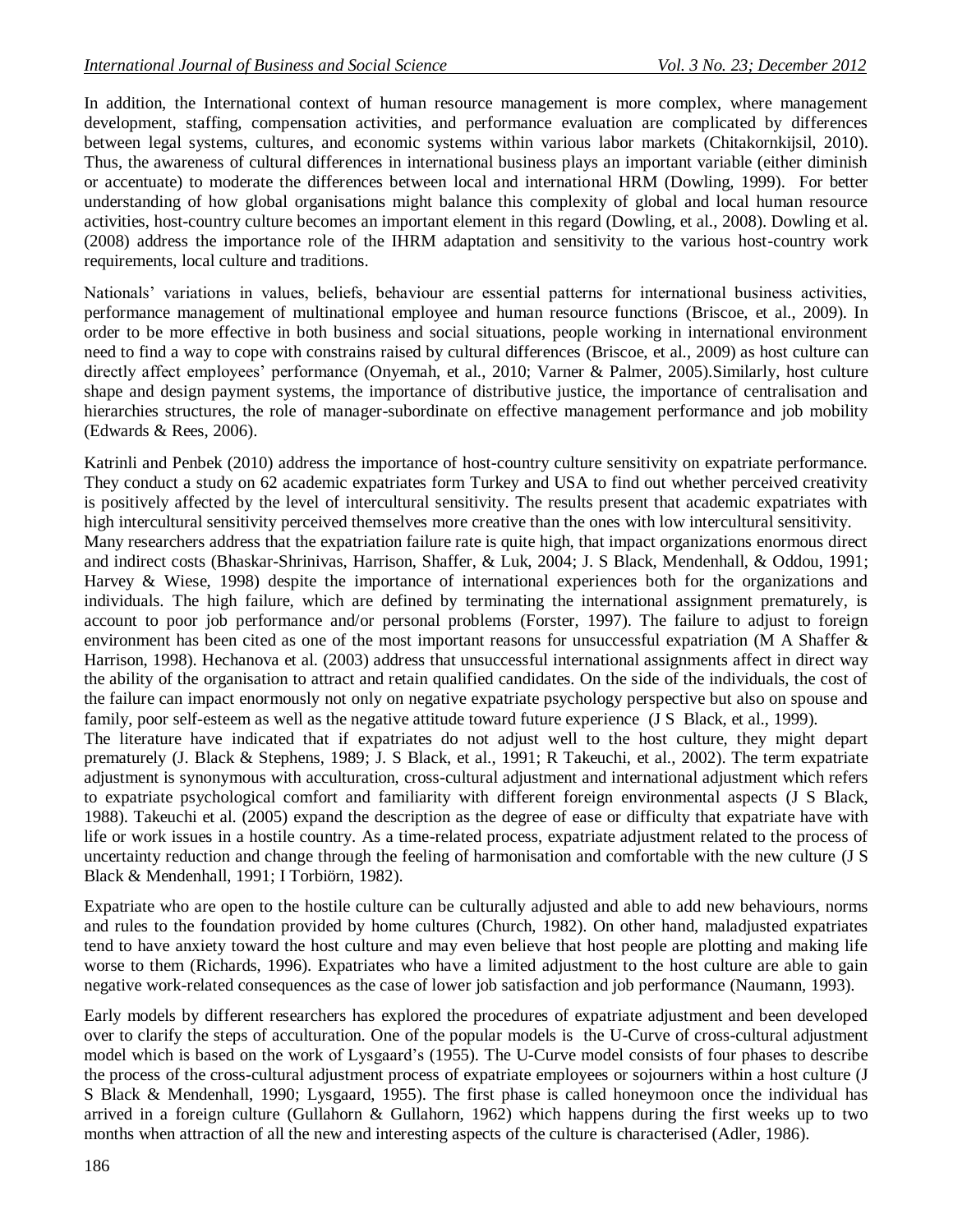The second phase is culture shock when an individual is characterized by frustration and lack of sufficient understanding towards the host nation and its people, which are common indicators of culture shock [\(Adler, 1986;](#page-8-4) [Church, 1982\)](#page-9-17). The third stage been described as adjustment period when an individual can gradually perform norms and values of the host culture [\(Harris & Moran, 1989\)](#page-9-21). Finally, the individual begin to behave properly which refers to the ability to act effectively in the new culture [\(Oberg, 1960\)](#page-10-17).

Gullahorn and Gullahorn [\(1962\)](#page-9-20) extended the U-Curve and formulated the W-Curve hypothesis. They discovered that there is another shock experienced after returning home. They believed that since sojourners had to learn new socialization skills to cope with the foreign environment, they would often find themselves out of phase with their home culture. Thus, culture shock that is experienced while adjusting to a foreign culture is mirrored by re-entry shock experienced by the returning sojourner. Early models of expatriate adjustment, such as Lysgaard"s [\(1955\)](#page-9-18) U-Curve adjustment model Oberg"s [\(1960\)](#page-10-17) model of culture shock, and Guthrie"s [\(1975\)](#page-9-22) learning model, tend to treat the concept on a various groups as immigration, refugees and sojourns. These models lack consensus across studies as the appropriate theoretical framework for adjustment and lack the agreement of key constructional definitions.

Black and Stephens [\(1989\)](#page-8-2) add a new theoretical ground by stating that sociocultural adjustment should be viewed as a multidimensional concept. Black [\(1988\)](#page-8-3) and Black, Mendenhall and Oddou [\(1991\)](#page-9-13) categorise the adjustment of socioculture into three facets: General, Work and Interaction. General adjustment refers to the psychological comfort the expatriate experiences with regard to issues of living in the host cultural environment, to include weather, food and living conditions. Work adjustment refers to the degree of the adjustment is related to different work values, expectations, and standards. Interaction adjustment is related to the degree of comfort to different communication styles and interpersonal communication expatriates feel when interacting with the host country nationals. According to Bhaskar-Shrinivas et al. [\(2005\)](#page-8-0) the adjustment model proposed by Black, Mendenhall, and Oddou [\(1991\)](#page-9-13) has instigated and galvanized a large body of evidence. It is the most influential and often-cited theoretical treatment of expatriate experiences, and it can be considered a context-specific reflection of the stressor-stress-strain sequence [\(Hechanova, et al., 2003;](#page-9-4) [Mendenhall, Kuhlmann, Stahl, &](#page-10-18)  [Osland, 2002\)](#page-10-18).

Major indicators of the consequences of expatriate adjustment, along with performance are job satisfaction and premature return intention [\(Bhaskar-Shrinivas, et al., 2005\)](#page-8-0). Bhaskar-Shrinivas et al. [\(2005\)](#page-8-0) indicate that expatriate with poor adjustment manifest in planning to search for other employment, general thoughts or consideration of quitting, and intention to return earlier.

#### **Data and Methodology**

### **Research Design**

This research study, in part, replicated earlier empirical work testing the Black et al. (1991) model of expatriate adjustment. For that reason, a quantitative based research follow the same design, with the key difference being the use of a previously untested subpopulation of self-initiated academic expatriates currently teaching at universities in Saudi Arabia.

#### **Population**

The target population of this study was expatriate academics of the northern area of Saudi Arabia. The reason behind selection of this area among others was due to unfamiliarity with the existence of expatriates in general and academic expatriates in particular. The area was not well-known by expatriate academics till 2005 when the University of Ha"il was established. As Saudi Arabia was divided into 13 provinces, the northern area was compromised of four provinces namely; Ha"il, Al jouf, Tabouk and Northern Borders. The area was subdivided into two groupings likely the Near North which consisted of Ha"il and Northern Borders provinces and the Far North which consisted of Al jouf and Tabouk provinces. Universities were established in each province to meet the government policy in which to provide higher education in the area. This challenge led the new borne universities to recruit expatriate academics which shape 85 percent of the total academics population in the area.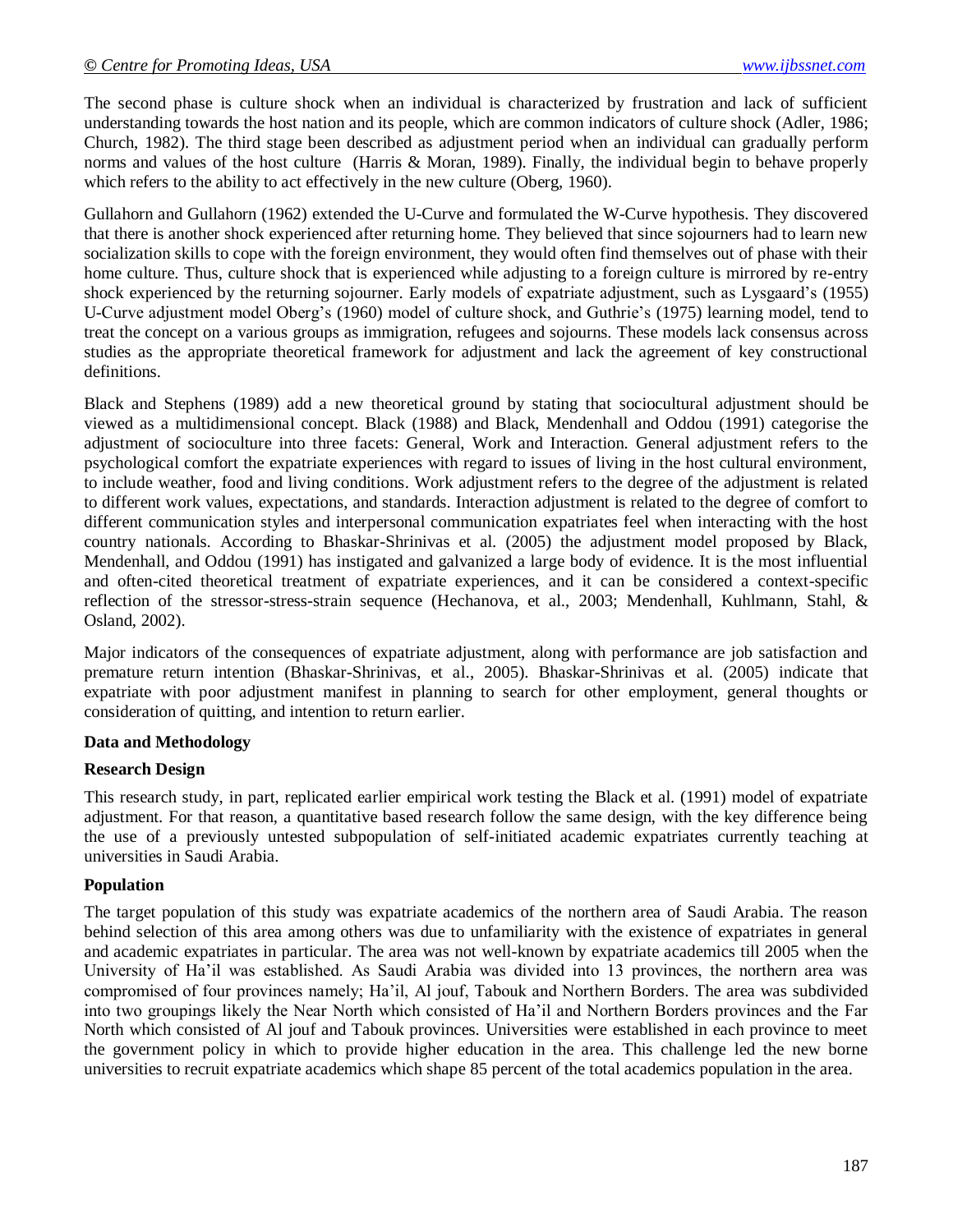# **Sampling**

Sampling is the process of selecting suitable respondents or participants for inclusion as a representative of the entire population [\(Schneider, 2003\)](#page-10-19). The process of choosing who will be participated is considered to be a very essential part of the research, because inappropriate way of sampling and selection endanger the integrity, results and outcome of the research. Researchers rarely survey the entire population because the cost of a census is too high. The three main advantages of sampling are that the cost is lower, data collection is faster, and since the data set is smaller it is possible to ensure homogeneity and to improve the accuracy and quality of the data.

McMillan and Schumacher address that proportional stratified cluster sampling is considered appropriate in case of large populations which can be classified as units or groups. The proportional stratified cluster sampling associates with a process of dividing the population into homogeneous subgroups in order to yield a simple random sample in each subgroup (McMillan and Schumacher, 2010).

In this study, the selection of expatriate academics was based on proportional stratified cluster sampling. The four universities were located in two areas (far north and near north) which was considered as units and each unit included two universities. The number of participants that would be obtained in each selected division was determined based on the identified minimum sample size (n= 159). The required sample size of each stratum was selected based on the proportional size of the population of each location. To predict the required number of participants in each stratum or unit, In addition, the percentage of each studied location was multiplied by the sample size (159). Table 3.3 displays the required sample for each location based on their proportional size.

| Location   | <b>No. of Faculty</b><br><b>Members</b> | % of sample | <b>Min. Sample</b> |
|------------|-----------------------------------------|-------------|--------------------|
| Far North  | 900                                     | 45%         |                    |
| Near North | 1100                                    | 55%         | 87                 |
| Total      | 2000                                    | 100 %       | 59ء                |

**Table (1):** Summary of Required Sample for Each Location Based on Their Proportional Sizes

The 159 foreign faculty members who comprise the sample in this study were randomly selected. The researcher obtained the expatriate academics contact details list from Al-Jouf University and University of Ha'il research department and deanship of faculty affairs. The faculty members were selected randomly from the provided lists. The provided lists included the name, university Id. Number, and name of university for all expatriate faculty members. The procedure for selecting each sample members was manually performed by choosing the 5th number of each list (e.g. 5, 10, 15, and so on), to ensure that the sample number of each region have been met.

# **Research questionnaire**

This research was a partial replicating of previous empirical tests of the Black et al. (1991) model of expatriate adjustment study. A constructed measurement scale of Black [\(1988\)](#page-8-3), Black and Stephens [\(1989\)](#page-8-2) was used in this study. Bhaskar-Shrinivas et al. (2005) address this scale as the most often used measurement of expatriate adjustment and that employment has provided substantial amounts of evidence regarding expatriate adjustment [\(Hechanova, et al., 2003;](#page-9-4) [Mendenhall, et al., 2002\)](#page-10-18).

The questionnaire consisted of three parts. The first part deals with socio-demographic data gathered through close-ended questions. In the second part, there were 14 items which measured expatriates cultural, interactional and work adjustment. Seven items were focused on culture adjustment which in original study scored .82 regard reliability. Four items measured interaction adjustment with a produce of .89 reliability score. The last three items of the second part measured work adjustment with a score of .91 in the original study. The last part of the questionnaire was the culture distance scale which consisted of 8 items. In the original study, the scale reported an acceptable reliability level for this scale with .64.

# **Research Questions**

The study has the following questions to address the problem:

1. What is the influence of previous work experience on self-initiated expatriates" cultural, interactional and work adjustment in higher institutions in Saudi Arabia?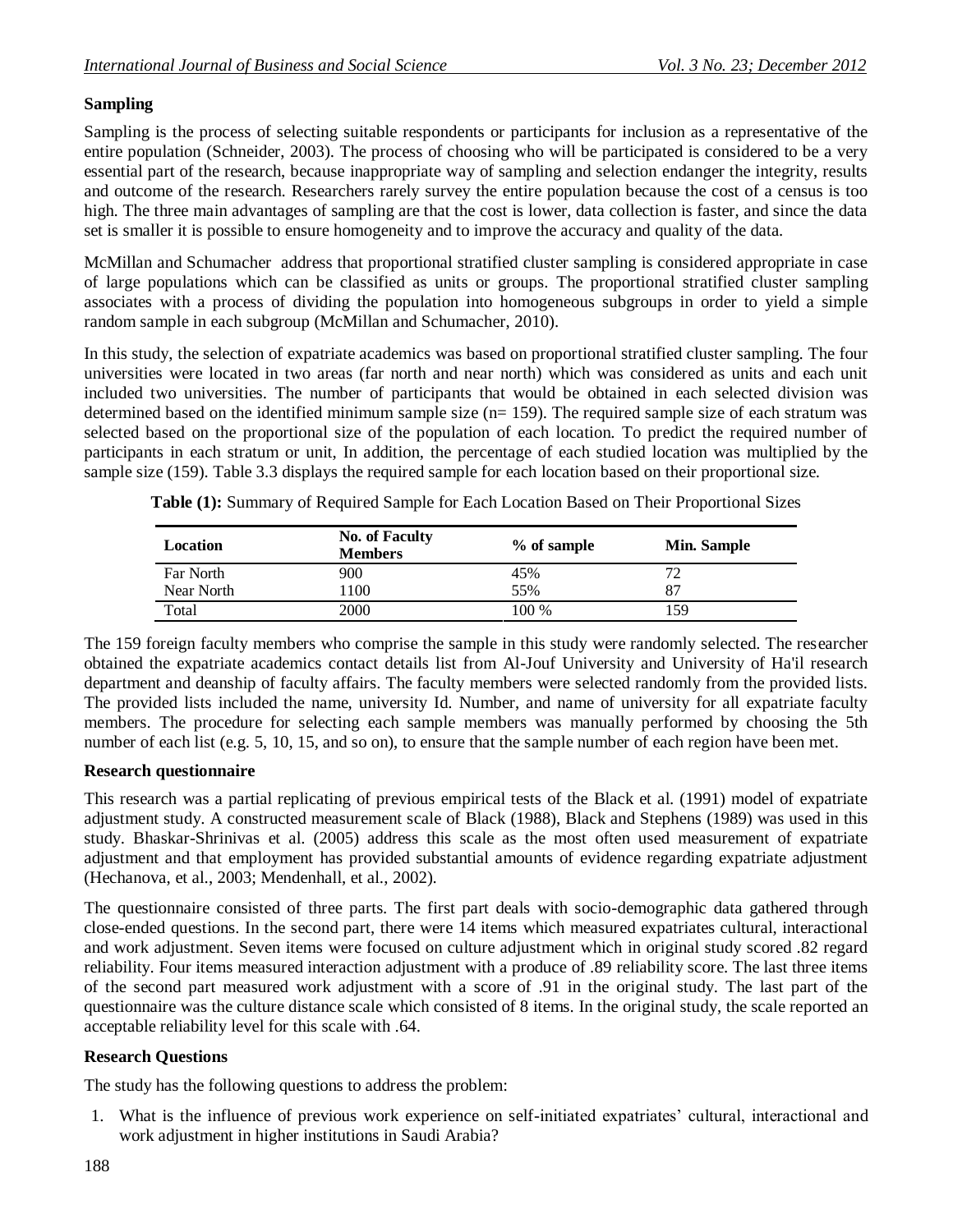2. Do marital status has significant difference with overall self-initiated expatriates" socio-cultural adjustment in higher institutions in Saudi Arabia?

### **Data Collection**

The research design provided for the researcher to invite participants who met the research criteria at the participated universities. A total of 277 expatriate academics were invited to participate and complete the study questionnaire to insure the reliability of the data. To avoid problems such as survey questionnaires not reaching their destined addressees or prospective participants being uncooperative and not willing to complete their questionnaires, the researcher decided to use oversampling technique. Bartlett et al. [\(2001\)](#page-8-5) suggested that when utilizing oversampling technique, a researcher should consider the anticipated return rate based on prior research experience. Therefore, the estimated return rate was applied to adjust the minimum sample size and to calculate how many responses that should be added. However, it was considered that 74% was the anticipated return rate based on. This estimation of the responses percentage rate was based on a related study conducted by Bhuian et al. [\(2001\)](#page-8-6) who employed a survey questionnaire to study the relationships of work-related attitudes job characteristics and demographics concerning self-initiated expatriates in Saudi Arabia. Based on that, the researcher adjusted the sample size to 277 expatriate academics. The calculation of the sample size was obtained by  $(0.74\times159 = 118)$  and adding the result to the minimum sample size of the study (n=159). Consequently, number of the distributed questionnaires was 277 to expatriate academics.

The invitation was made by sending a letter to the selected expatriate academics internal mailbox. The letter included a plain language statement and a bilingual version of the questionnaire (Arabia and English). The plain language statement provided information to respondents as the purpose of the study, time needed to complete the survey and how to contact the researcher. The participants were asked return the completed questionnaires to a temporary designated researcher mailbox. Respondents were informed also about assurance of their confidentiality and securing all collected data. Participants were given a two-week time to return the completed survey. Initially, the participants show a low response rate with nearly thirty percent. So, researcher considered the midterm exam period and run a follow-up reminder letter two weeks later to encourage who had not responded yet.

#### **Data Analysis**

For the purpose of the study, the statistical package for the social sciences (SPSS) computer program for Windows was used. In all tests of the hypotheses, the 0.05 confidence level was be used for determining statistical significance. Descriptive and Inferential statistics was used in the study. Frequency distributions tables was constructed to portray the findings in tabular forms. This can be use to collect, tabulate, analyse and present the data in a more systematic and for an ease in visualization analysis. Percentages were also computed and can be seen in the frequency distribution to get the percentage allocation of each item. Weighted Mean was also used to get the level of the answers of the participants on each item. To test the significant relationship when data were ordinal, the Spearman Rho and Pearson correlation tests were used.

## **Empirical Analysis**

A total of 248 returned questionnaires were collected by the researcher. The questionnaires were examined by the researcher before analysis data were conducted. As a result, 11 returned questionnaires were removed as 8 respondents did not complete the survey questionnaire and 3 were identified as Saudi national. Therefore, 237 was the total valid number of return questionnaires, for an adjusted response rate of 85.5%. The response rate was adequate and satisfying the requirement of testing the hypothesis at 95% confidence level.

#### **Demographics**

There were eighty six participants aged between 25-35 years old (36.3%). Over 50% of the respondents were of the ages 36-50 (N=120). Participants who aged between 51-60 years old had 12.2% of the total sample (N=29). Lastly, there were 2 participants who aged more than 60 years old. In the concern of gender profile, the number of female participants accounted for only 38 respondents (16 %). However, male participants outnumbered female expatriate academics while the number of male participants was 199 which aggregate 84 % of the total sample. Participants self-reported 16 different nationalities. Jordan was the most frequent country reported by participants with a percent of  $31.5\%$  (N=63).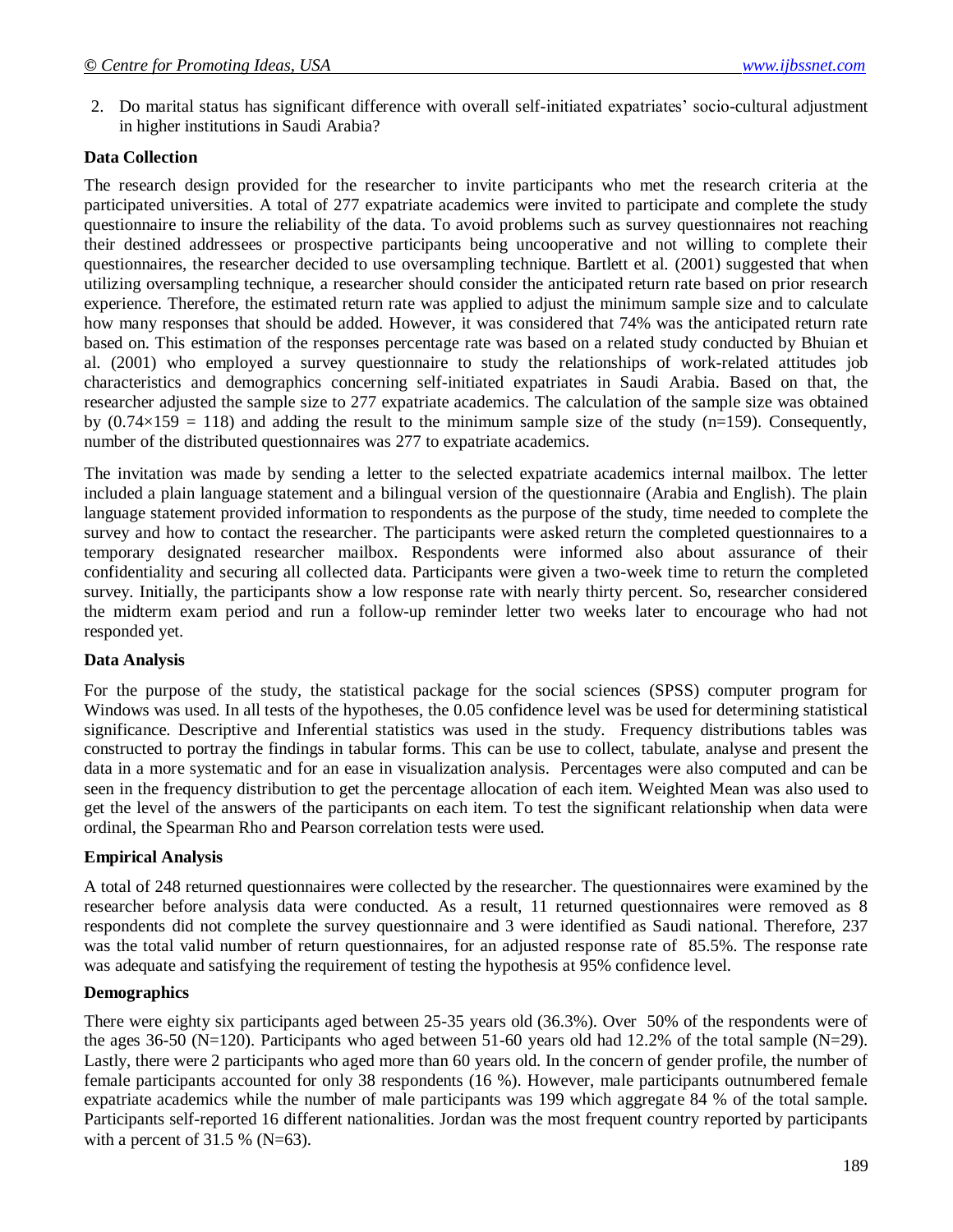Similarly, Egypt was the next most frequent country with a percent of  $31\%$  (N=62). The next most three frequent countries were Sudan (11%), India (5%) and England (4%). The majority number of participants were reported as Arabic speaker with over 81% (N=192). English Language were the next native language among participants with nearly 10 percent of the total sample (N= 23). Participants who spoke other native languages were 21 which aggregated almost 9 %. The most degree that participants earned was Doctorate with a percent of 59.1 (N=140). The next frequent degree among participants was Master degree which aggregated 27 % (N=64). Expatriate academics who hold Bachelor degree were 32 participants (13.5 percent).

### **Descriptive Analysis of Socio-Cultural Adjustment**

The socio-cultural adjustment which expatriate academics involved constitute a dependent variable. This adjustment of expatriate academics measured by a scale consisted of 14 items and divided into three subscales which were cultural (7 items), interactional (4 items) and work (3 items) adjustment. The mean for each subscale was determined by adding the scores for the items divided by the number of these items for each subscale. The minimum score was 1.0. and the maximum score that a respondent could obtain was 7.0. Scores were considered adjusted at low level when mean ranging from 1 to 3 , a moderated level of adjustment was considered when mean ranging from 3.01 to 5.01 and the last level which was high level of adjustment when the mean scores ranging between 5.02 and 7.

The descriptive analysis of socio-culture adjustment scale provides valuable information in the favour of expatriate academics cultural, interactional and work adjustment. The overall socio-adjustment of expatriate academics showed mean scores of 4.45 which considered as a moderated level of adjustment. This meant that expatriate academics were more tend to be adjusted as two third came from Jordan and Egypt which are neighbour countries. Table (2) indicates that work adjustment subscale mean was 5.52 which was considered as a high level of adjustment. However, the cultural adjustment and interactional adjustment subscales means were 4.40 and 3.80 respectively which were considered as moderated levels of adjustment.

| <b>Adjustment Scale</b>         | <b>Mean</b> | ${\bf SD}$        |
|---------------------------------|-------------|-------------------|
| Cultural Adjustment             | 4.40        | 1.20              |
| <b>Interactional Adjustment</b> | 3.80        | 1.60              |
| Work Adjustment                 | 5.52        | 1.15              |
| Overall Adjustment              | 4.45        | $\overline{0.03}$ |

**Table (2):** Means and Standard Deviations of the Socio-Culture Adjustment Sub-Scale

Further descriptive was presented in Table (3) about means and standard deviations of the respondents selfreporting from the participating universities regarding socio-cultural subscale items. It included 7 items for the cultural adjustment subscale, 4 items for the interactional adjustment subscale and 3 items for the work adjustment subscale.

Most of the cultural adjustment subscale items were scored means at a moderate level of adjustment. The computed mean for the "food" item had the highest computed mean given by the participants with a mean score of 5.10 while the items of "living condition in general", "housing condition" and "shopping" had had shared the next most moderated means scores by 4.79. However, the item of "entertainment/recreation facilities & opportunities" had a low level of adjustment with a mean of 2.83. Items of the interactional adjustment subscale had a moderated level of adjustment when 'interacting with Saudi nationals on a day-to-day basis' had the highest mean by 4.15 among others. Noticeably, all means of the work adjustment subscale items were above 5.02 which in sequence represented a high level of adjustment. The item "my specific job responsibilities" had the highest scored mean by 5.91.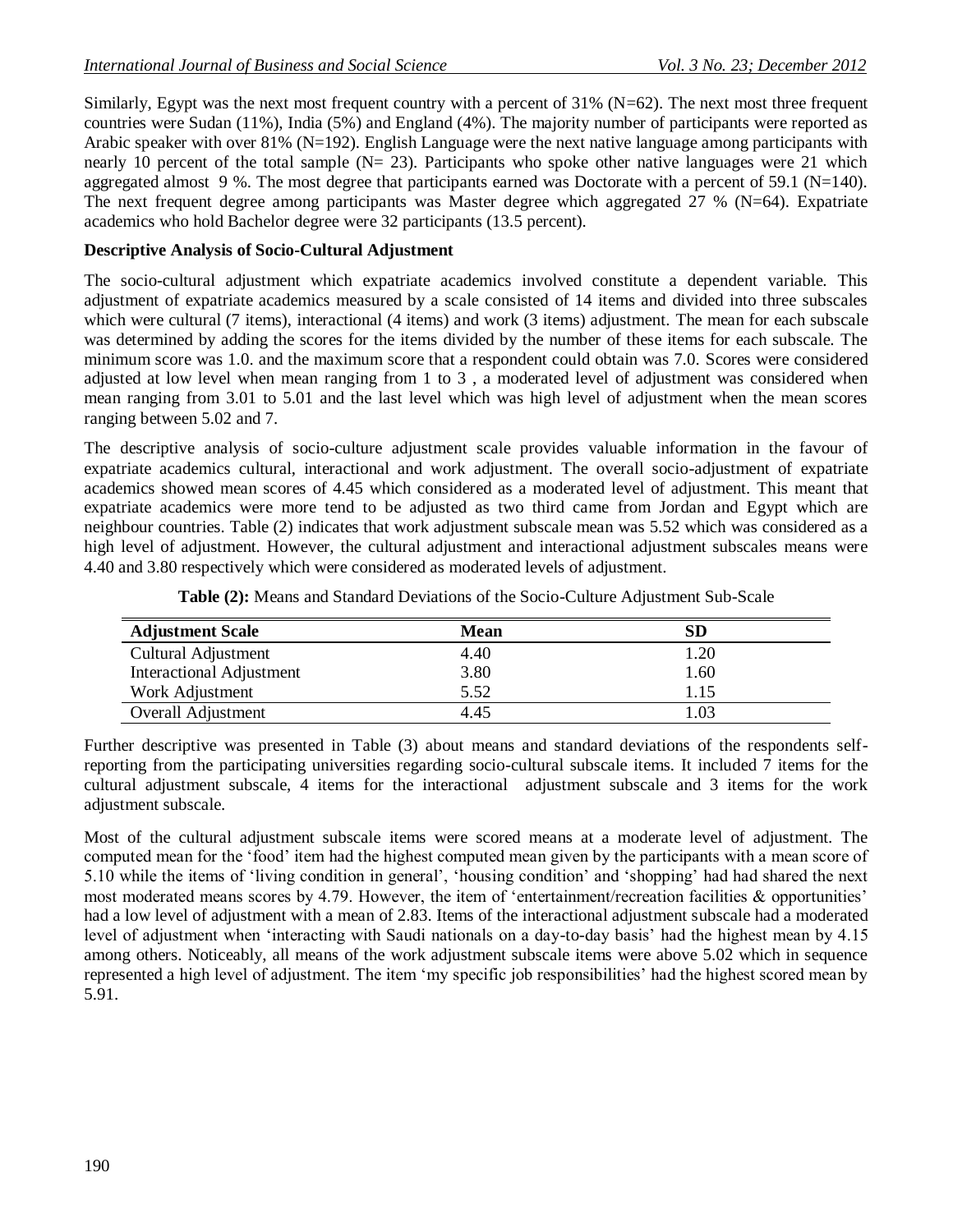| <b>Adjustment Scale</b>                                | <b>Mean</b> | <b>SD</b> |
|--------------------------------------------------------|-------------|-----------|
| <b>Cultural Adjustment</b>                             |             |           |
| Living conditions in general                           | 4.79        | 1.509     |
| Housing conditions                                     | 4.79        | 1.504     |
| Food                                                   | 5.1         | 1.514     |
| Shopping                                               | 4.79        | 1.692     |
| Cost of Living                                         | 4.6         | 1.666     |
| Entertainment/recreation facilities $\&$ opportunities | 2.83        | 1.749     |
| Health care facilities                                 | 3.68        | 1.766     |
| <b>Interactional Adjustment</b>                        |             |           |
| Socializing with Saudi nationals                       | 3.56        | 1.844     |
| Interacting with Saudi nationals on a day-to-day basis | 4.15        | 1.724     |
| Interacting with Saudi nationals outside work          | 3.49        | 1.792     |
| Speaking with Saudi nationals                          | 3.98        | 1.779     |
| <b>Work Adjustment</b>                                 |             |           |
| My specific job responsibilities                       | 5.91        | 1.264     |
| Performance standards and expectations of my job       | 5.38        | 1.549     |
| My supervisory responsibilities                        | 5.27        | 1.468     |

**Table (3):** Cultural, Interactional and Work Adjustment Means and Standard Deviations

The purpose of the study was determine if there was a significant association that exists between the previous work experience and the self-initiated expatriates" socio-cultural adjustment among the participants in terms of the cultural adjustment, interactional adjustment and work adjustment. A Spearman Rho statistic test was used to answer the problem. Spearman's rho is a measure of a linear relationship between two variables. It differs from Pearson's correlation only in that the computations are done after the numbers are converted to ranks.

From table (4), the relationship between the previous job held and the over-all self-initiated socio-cultural adjustment was examined, the Spearman's Rho was calculated,  $r_s$  (234) = -0.026,  $p=$  0.688, which means that there is no significant relationship between previous job held and the overall adjustment. Similarly, the correlation coefficient that is found between the previous job held, and the cultural adjustment is,  $r_s$  (234) = -0.071,  $p = 0.281$ , for the interactional adjustment  $r_s$  (234) = 0.060,  $p = 0.359$ , for work adjustment  $r_s$  (234) = 0.019,  $p = 0.774$ . The p-value computed for the said adjustment scales is greater than the threshold value of 0.05. This indicated that there is no significant relationship that exists between the previous job held and the cultural adjustment, interactional adjustment and work adjustment.

**Table (4):** Spearman-Rho Test of Relationship between previous work experience and the self-initiated expatriates" socio-cultural adjustment in terms of the cultural, interactional and work adjustment

| Variable                        |          | p-value | <b>Description</b> |
|---------------------------------|----------|---------|--------------------|
| <b>Cultural Adjustment</b>      | $-0.071$ | 0.281   | No Significant     |
| <b>Interactional Adjustment</b> | 0.060    | 0.359   | No Significant     |
| <b>Work Adjustment</b>          | 0.019    | 0.774   | No Significant     |
| <b>Overall Adjustment</b>       | $-0.026$ | 0.688   | No Significant     |

For the marital status of the participants, as shown in table (5) the computed mean score in the overall selfinitiated expatriates" socio-cultural adjustment was 4.4918 for "married with family", for the "married without family" was 4.2633 and for the "single" was 4.5421 which resulting to a computed f-ratio statistic of 1.118 with a computed degree of freedom of 2 and 234. The computed p-value for the marital status was 0.329 would mean that there was no significant difference that exists in the means for the different groups of marital status regarding the score in the overall self-initiated expatriates" socio-cultural adjustment based on marital status.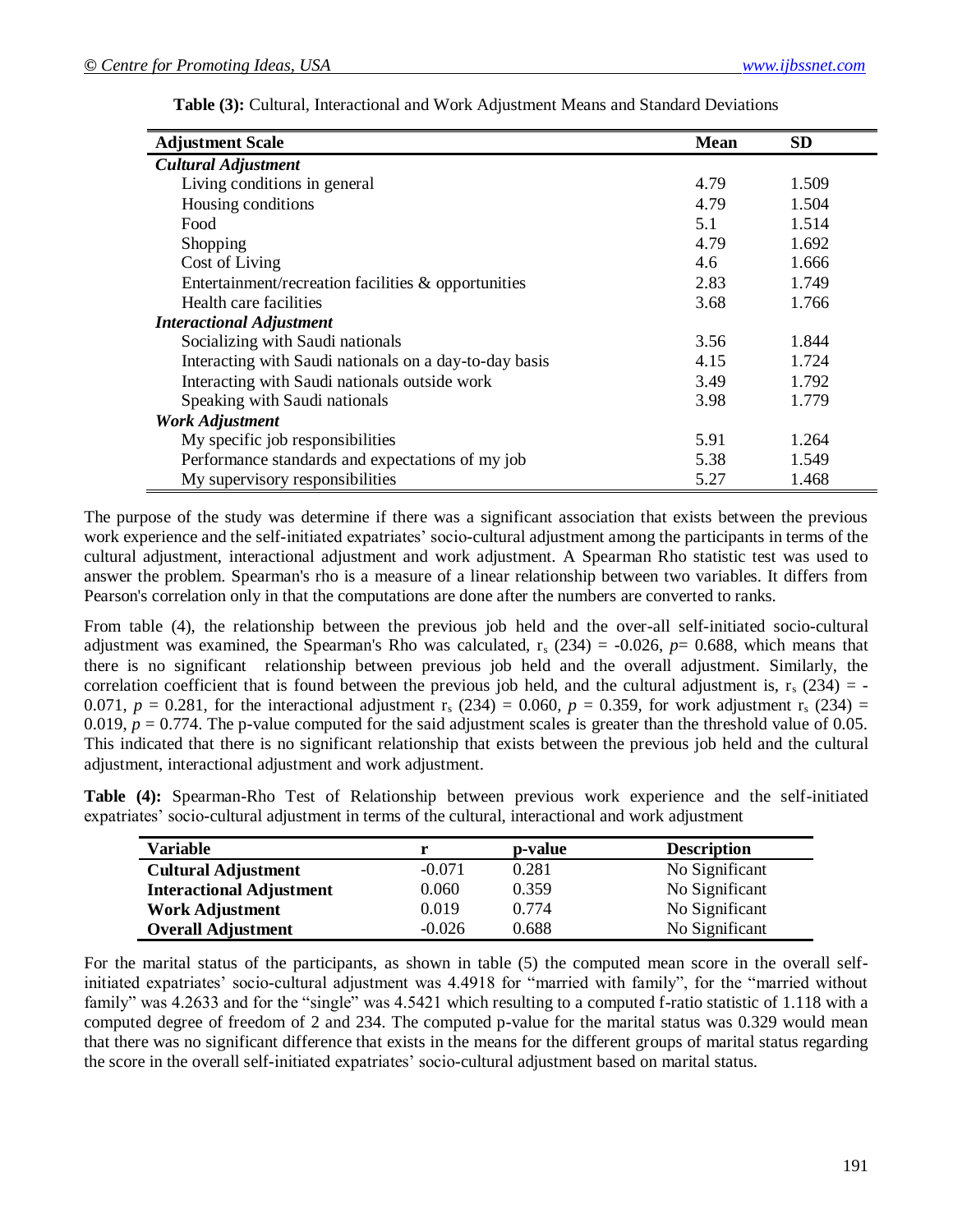| <b>Marital Status</b>                                 | Mean   | test<br><b>Statistic</b> | df    | <b>P-value</b> | <b>Description</b> |
|-------------------------------------------------------|--------|--------------------------|-------|----------------|--------------------|
| Married with a<br>family                              | 4.4918 |                          |       |                |                    |
| Married without<br>family (family at<br>home-country) | 4.2633 | $F=1.118$                | 2.234 | 0.329          | Not Significant    |
| Single                                                | 4.5421 |                          |       |                |                    |

Table (5): Test of Difference in the overall self-initiated expatriates' socio-cultural Adjustment based on the Demographic Characteristics.

# *Conclusions*

Failure in international expatriation adjustment increases personal and organizational expenses. In specific, deficient information prior to international assignment may preclude setting employee and employer expectations. The increased numbers of self-initiated expatriates maintain the need on how this sub-category of expatriates are adjusted. Therefore, this study sought more information about adjustment levels of expatriates and the role of previous experience to address such problems. In addition, married expatriates with and without accompanying spouses were compared to single expatriates during expatriation.

Interestingly, the findings of this study contradicts numerous previous studies [\(Bhaskar-Shrinivas, et al., 2004;](#page-8-1) [J S](#page-9-3)  [Black, et al., 1999;](#page-9-3) [J.S. Black & Porter, 1991;](#page-9-23) [Lee, 2005;](#page-9-24) [J. Selmer, 2000,](#page-10-20) [2002;](#page-10-21) [M.A. Shaffer, Harrison, &](#page-10-22)  [Gilley,](#page-10-22) 1999; [R Takeuchi, et al., 2005\)](#page-10-13) where strong correlation between previous experience and adjustment was found. The results indicate that no relationship was found on how many previous experience hold and any facet of socio-culture adjustment. In other words, self-initiated expatriates with or without previous international experience did not reflect statistically significant results. The nature of cross-culture adjustment complexity may explain this findings.

The investigation of the marital status role indicates no significant difference between the three types of expatriates and socio-culture adjustment. Van Oudenhoven et al. (2003) stress that it is believed that people who are married have a high level of well-being. On the contrary, single expatriates are found better adjusted to work in compare to married people (Morley & Flynn, 2003). This findings may reflect that marriage is unique and could be differ from person to other.

## **References**

<span id="page-8-4"></span>Adler, N. (1986). International Dimensions of Organizational Behavior. Boston: Kent.

- <span id="page-8-5"></span>Bartlett, J., Kotrlik, J. W., & Higgins, C. C. (2001). Organizational Research: Determining Appropriate Sample Size in Survey Research. Information Technology, Learning, and Performance Journal, 19(1), 43-50.
- <span id="page-8-1"></span>Bhaskar-Shrinivas, P., Harrison, D. A., Shaffer, M. A., & Luk, D. M. (2004). What have we learned about expatriate adjustment?: Answers accumulated from 23 years of research. BRC Papers on Cross-Cultural Management. Retrieved from<http://net2.hkbu.edu.hk/~brc/CCMP200405.PDF>
- <span id="page-8-0"></span>Bhaskar-Shrinivas, P., Harrison, D. A., Shaffer, M. A., & Luk, D. M. (2005). Input-based and time-based models of international adjustment: Meta-analytic evidence and theoretical extensions. Academy of Management Journal, 48(2), 257-281.
- <span id="page-8-6"></span>Bhuian, S. N., Al-shammari, E. S., & Jefri, O. A. (2001). Work-related attitudes and job characteristics of expatriates in Saudi Arabia. Thunderbird International Business Review, 43(1), 21-32. doi: 10.1002/1520- 6874(200101/02)43:1<21::aid-tie3>3.0.co;2-b
- <span id="page-8-3"></span><span id="page-8-2"></span>Black, J., & Stephens, G. (1989). The influence of the spouse on American expatriate adjustment and intent to stay in Pacific Rim overseas assignments. Journal of Management, 15(4), 529-544.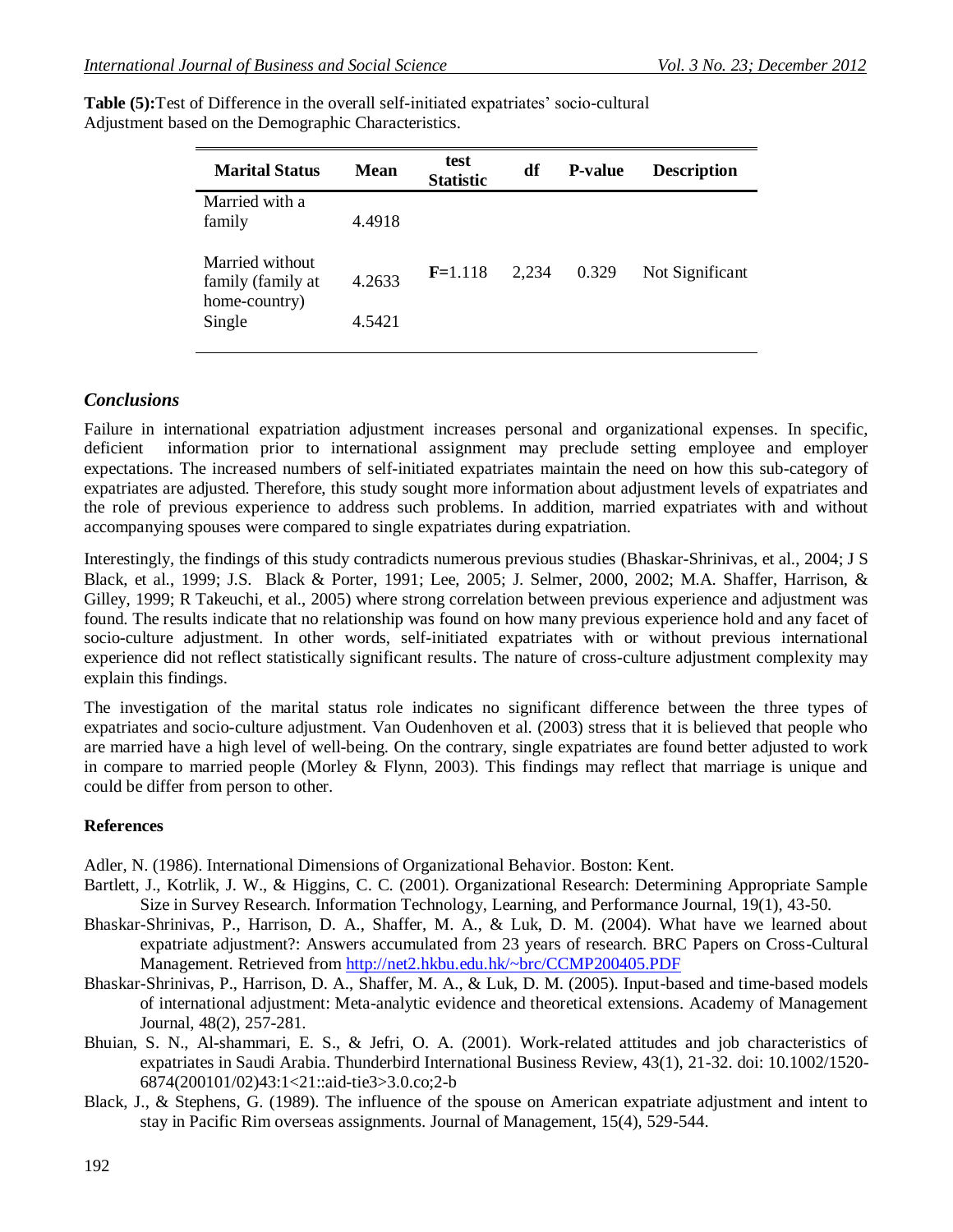- Black, J. S. (1988). Work role transitions: A study of American expatriate managers in Japan. Journal of International Business Studies, 19, 277-294.
- <span id="page-9-3"></span>Black, J. S., Gregersen, H. B., Mendenhall, M., & Stroh, L. K. (1999). Globalizing people through international assignments. New York: Addison-Wesley.
- <span id="page-9-9"></span>Black, J. S., Marrison, A. J., & Gregersen, H. B. (2000). Global explorer: The Next Generation of Leaders. New York: Routledge.
- <span id="page-9-19"></span>Black, J. S., & Mendenhall, M. (1990). Cross-cultural training effectiveness: A review and a theoretical framework for future research. Academy of Management Review, 15(1), 113-136.
- <span id="page-9-16"></span>Black, J. S., & Mendenhall, M. (1991). The U-curve adjustment hypothesis revisited: A review and theoretical framework. Journal of International Business Studies, 22(2), 225-247.
- <span id="page-9-13"></span>Black, J. S., Mendenhall, M., & Oddou, G. (1991). Toward a comprehensive model of international adjustment: An integration of multiple theoretical perspectives. Academy of Management Review, 16(2), 291-317.
- <span id="page-9-23"></span>Black, J. S., & Porter, L. W. (1991). Managerial Behaviours and Job Performance: A Successful Manager in Los Angeles may not succeed in Hong Kong. Journal of International Business Studies, 22(4), 99-113.
- <span id="page-9-0"></span>Briscoe, D. E., Schuler, R. S., & Claus, L. (2009). International Human Resource Management: Policies and Practices for Multinational Enterprises, Third Edition (3rd Edition ed.). Oxon: Routledge.
- <span id="page-9-10"></span>Chitakornkijsil, P. (2010). THE INTERNATIONALIZATION OF HUMAN RESOURCE MANAGEMENT IN THE HOST NATION CONTEXT & STRATEGIC APPROACH OF IHRM. International Journal of Organizational Innovation (Online), 3(2), 379-400.
- <span id="page-9-17"></span>Church, A. T. (1982). Sojourner adjustment. Psychological Bulletin, 91, 540-572.
- <span id="page-9-2"></span>Dowling, P. J. (1999). Completing the puzzle: issues in the development of the field of international human resource management. Management International Review, 3, 27-43.
- <span id="page-9-1"></span>Dowling, P. J., Festing, M., & Engle, A. D. (2008). International Human Resource Management: Managing People in a Multinational Context (5th Edition ed.). Melbourne: Thomson Learning.
- <span id="page-9-11"></span>Edwards, T., & Rees, C. (2006). International Human Resource Management: Globalization, National systems and Multinational Companies. London: Prentice-Hall.
- <span id="page-9-15"></span>Forster, N. (1997). The persistent myth of high expatriate failure rates: A reappraisal. International Journal of Human Resource Management, 8(4), 414-433.
- <span id="page-9-20"></span>Gullahorn, J. E., & Gullahorn, J. R. (1962). An extension of the U-Curve hypothesis. Journal of Social Issues, 3, 33-47.
- <span id="page-9-22"></span>Guthrie, G. (1975). A behavioral analysis of cultural learning. In S. B. Brislin & W. J. Lonner (Eds.), Crosscultural perspectives on learning (pp. 95-115). New York: Wiley.
- <span id="page-9-21"></span>Harris, P., & Moran, R. (1989). Managing Cultural Differences. Houston, Tx: Gulf.
- <span id="page-9-14"></span>Harvey, M., & Wiese, D. (1998). Global dual couple mentoring: a phase model approach. Human Resource Planning, 12(2), 33-46.
- <span id="page-9-4"></span>Hechanova, R., Beehr, T. A., & Christiansen, N. D. (2003). Antecedents and consequences of employees' adjustment to overseas assignment: A meta-analytic review. Applied Psychology, 52, 213-236.
- <span id="page-9-8"></span>Heenan, D. A., & Perlmutter, H. V. (1979). Multinational Oragnisational Development. MA: Addison-Wesley.
- Howe-Walsh, L., & Schyns, B. (2010). Self-initiated expatriation: Implications for HRM. The International Journal of Human Resource Management, 21 (2), 260-273.
- <span id="page-9-7"></span>Hu, M., & Xia, J. (2010). A Preliminary Research on Self-Initiated Expatriation as Compared to Assigned Expatriation/ UNE RECHERCHE PRÉLIMINAIRE SUR L'EXPATRIATION AUTO-INITIÉE PAR RAPPORT À L'EXPATRIATION AFFECTÉE. Canadian Social Science, 6(5), 169-177.
- <span id="page-9-5"></span>Inkson, K., Arthur, M. B., Pringle, J., & Barry, S. (1997). Expatriate assignment versus overseas experience: Contrasting models of international human resource development. Journal of World Business, 32(4), 351- 368.
- <span id="page-9-6"></span>Jokinen, T., Brewster, C., & Suutari, V. (2008). Career capital during international work experiences: Contrasting self-initiated expatriate experiences and assigned expatriation. International Journal of Human Resource Management, 19, 979-998.
- <span id="page-9-12"></span>Katrinli, A., & Penbek, S. (2010). Role of cultural sensitivity on creativity of academic expatriates: The moderating effect of culture. African Journal of Business Management, 4(5), 755-763.
- <span id="page-9-24"></span><span id="page-9-18"></span>Lee, H. (2005). The Factors Influencing Expatriates. Journal of American Academy of Business, 6 (2), 273.